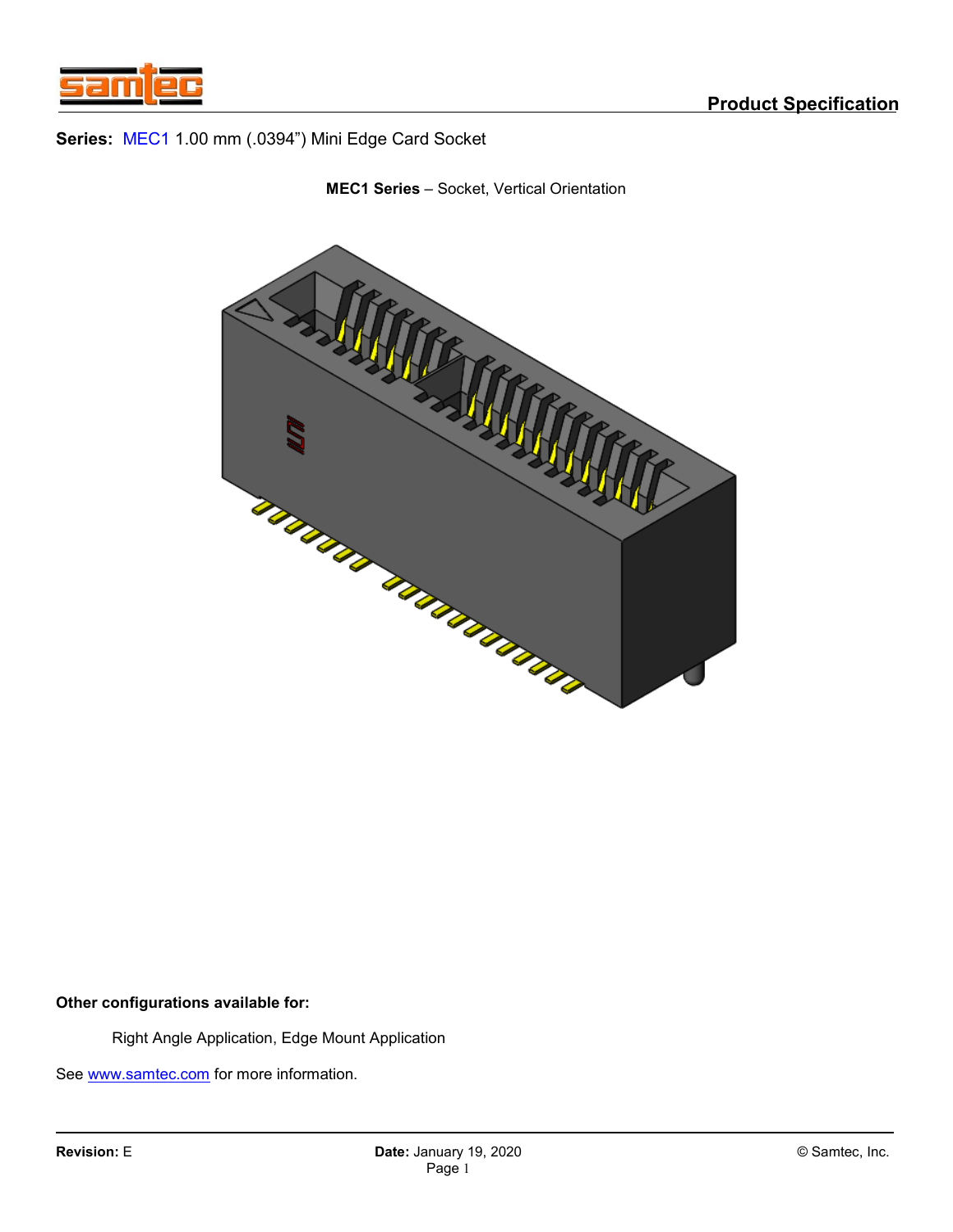

### **1.0 SCOPE**

**1.1** This specification covers performance, testing and quality requirements for Samtec's MEC1 Series 1.00 mm (.0394") Mini Edge Card Socket. All information contained in this specification is for a Vertical 1.57 mm (.062") Edge Card configuration unless otherwise noted.

## **2.0 DETAILED INFORMATION**

**2.1** Product prints, footprints, catalog pages, test reports and other specific, detailed information can be found at [http://www.samtec.com/?MEC1.](http://www.samtec.com/?MEC1)

### **3.0 TESTING**

- **3.1 Current Rating:** 2.2 A (2 Pins powered)
- **3.2 Voltage Rating:** 250 VAC
- **3.3 Operating Temperature Range:** -55°C to +125°C

### **3.4 Electrical:**

| <b>ITEM</b>                         | <b>TEST CONDITION</b><br><b>REQUIREMENT</b>           |                                                               | <b>STATUS</b> |
|-------------------------------------|-------------------------------------------------------|---------------------------------------------------------------|---------------|
| <b>Withstanding Voltage</b>         | EIA-364-20 (No Flashover,<br>Sparkover, or Breakdown) | 750 VAC                                                       | Pass          |
| <b>Insulation Resistance</b>        | EIA-364-21 (1000 ΜΩ<br>minimum)                       | 5,000 M $\Omega$                                              | Pass          |
| <b>Contact Resistance</b><br>(LLCR) | EIA-364-23                                            | $\Delta$ 15 m $\Omega$ maximum<br>(Samtec defined)/ No damage | Pass          |

#### **3.5 Mechanical:**

| <b>ITEM</b>             | <b>TEST CONDITION</b>                                                                                            | <b>REQUIREMENT</b>                                                   |      |
|-------------------------|------------------------------------------------------------------------------------------------------------------|----------------------------------------------------------------------|------|
| Durability              | EIA-364-09C                                                                                                      | 500 cycles                                                           | Pass |
| <b>Random Vibration</b> | EIA-364-28 Condition V, Letter B<br>7.56 G 'RMS', 50 to 2000 Hz, 2<br>hours per axis, 3 axis total, PSD<br>0.04  | Visual Inspection: No Damage<br>LLCR: A 15 mQ maximum                | Pass |
| <b>Mechanical Shock</b> | EIA-364-27 100 G, 6<br>milliseconds, sawtooth wave,<br>11.3 fps, 3 shocks/direction, 3<br>axis (18 total shocks) | Visual Inspection: No Damage<br>LLCR: $\Delta$ 15 m $\Omega$ maximum | Pass |
| <b>Normal Force</b>     | EIA-364-04                                                                                                       | 30 grams minimum for Gold<br>interface                               | Pass |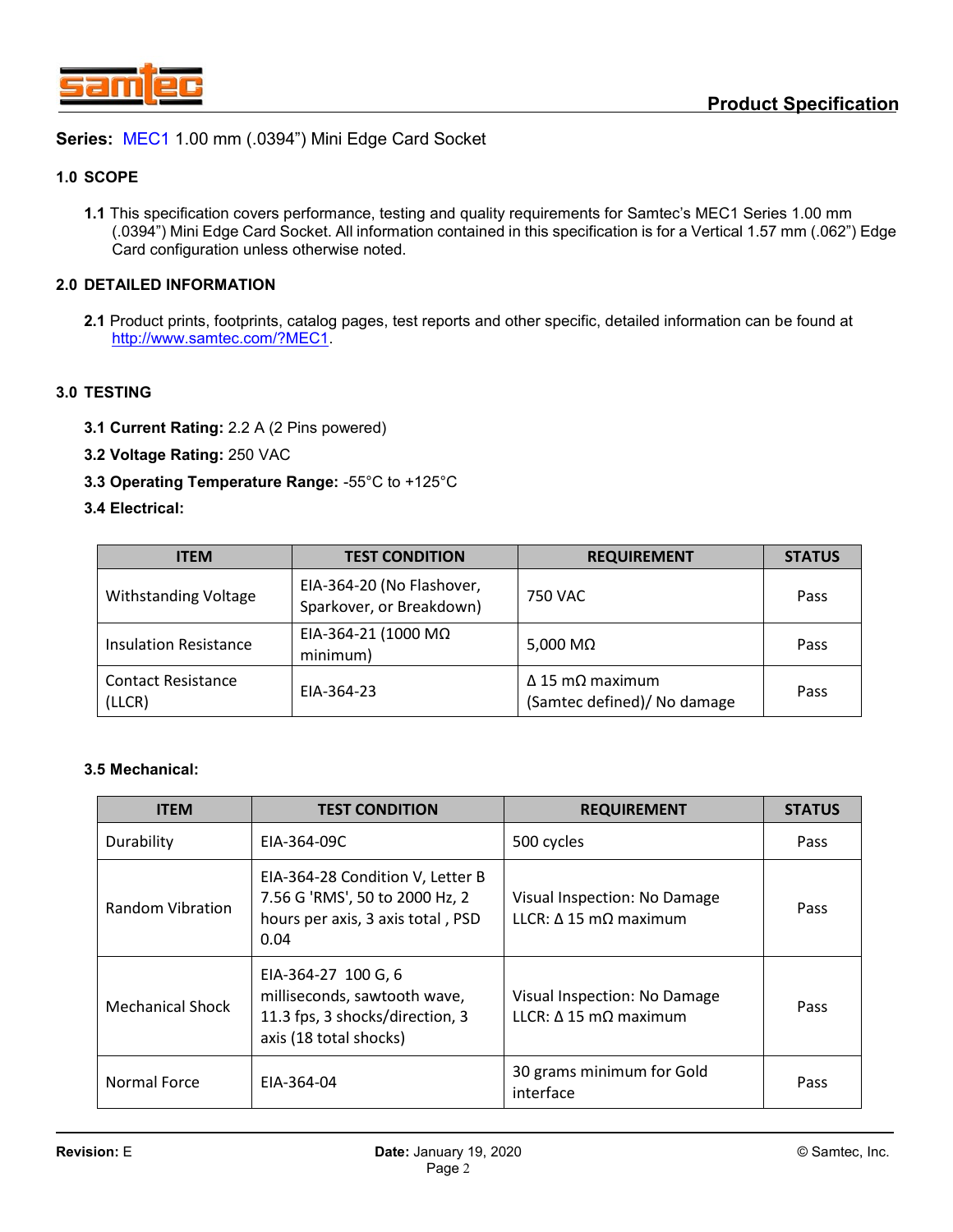

## **3.6 Environmental:**

| <b>ITEM</b>                         | <b>TEST CONDITION</b>                                                                                                                         | <b>REQUIREMENT</b>                                                                                           | <b>STATUS</b> |
|-------------------------------------|-----------------------------------------------------------------------------------------------------------------------------------------------|--------------------------------------------------------------------------------------------------------------|---------------|
| <b>Thermal Shock</b>                | EIA-364-32<br>Thermal Cycles: 100 (30 minute dwell)<br>Hot Temp: 85°C<br>Cold Temp: -55°C<br>Hot/Cold Transition: Immediate                   | Visual Inspection: No Damage<br>LLCR: $\Delta$ 15 m $\Omega$<br><b>DWV: 750 VAC</b><br>IR: >10,000 $M\Omega$ | Pass          |
| <b>Thermal Aging</b><br>(Temp Life) | EIA-364-17<br>Test Condition 4 @ 105°C<br>Condition B for 250 hours                                                                           | Visual Inspection: No Damage<br>LLCR: $\Delta$ 15 m $\Omega$<br>DWV: 750 VAC<br>IR: >10,000 $M\Omega$        | Pass          |
| <b>Cyclic Humidity</b>              | EIA-364-31<br>Test Temp: 25°C to 65°C<br>Relative Humidity: 90 to 95%<br><b>Test Duration: 240 hours</b>                                      | Visual Inspection: No Damage<br>LLCR: $\Delta$ 15 m $\Omega$<br><b>DWV: 750 VAC</b><br>IR: >10,000 $M\Omega$ |               |
| Gas Tight                           | EIA-364-36<br>Gas Exposure: Nitric Acid Vapor<br>Duration: 60 min.<br>Drying Temp.: 50°C +/-3°C<br>Measurements: Within 1 hour of<br>Exposure | LLCR: $\Delta$ 15 m $\Omega$                                                                                 | Pass          |

## **4.0 MATED SYSTEM**

#### **4.1 Mated Views**

Mated view information can be found at link below:

<http://suddendocs.samtec.com/prints/mec1%20mated%20document-mkt.pdf>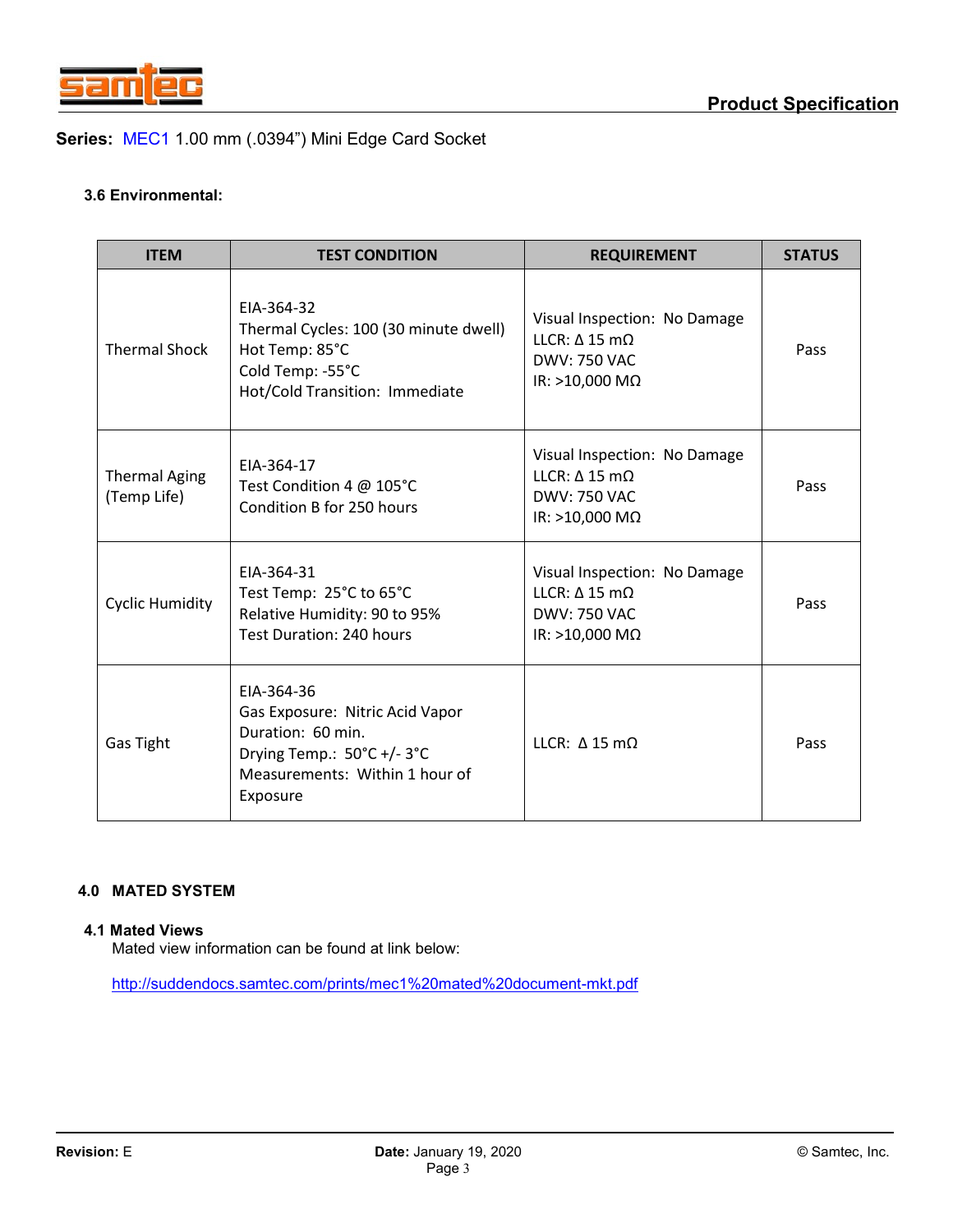

## **5.0 POLARIZING FEATURES**



## **6.0 HIGH SPEED PERFORMANCE**

**6.1** Based on a 3 dB insertion loss

**6.2 System Impedance:** 50 ohm for single-ended and 100 ohm for differential pair

| MEC <sub>1</sub>                                                    |                 |  |  |  |
|---------------------------------------------------------------------|-----------------|--|--|--|
| <b>Single-Ended Signaling</b><br><b>Differential Pair Signaling</b> |                 |  |  |  |
| 5.5 GHz/11 Gbps                                                     | 6.5 GHz/13 Gbps |  |  |  |

| <b>MEC1-RA</b>                                       |                                                                  |                                                      |                                                                  |  |  |
|------------------------------------------------------|------------------------------------------------------------------|------------------------------------------------------|------------------------------------------------------------------|--|--|
| <b>Inner Row</b><br>Single-Ended<br><b>Signaling</b> | <b>Inner Row</b><br><b>Differential Pair</b><br><b>Signaling</b> | <b>Outer Row</b><br>Single-Ended<br><b>Signaling</b> | <b>Outer Row</b><br><b>Differential Pair</b><br><b>Signaling</b> |  |  |
| 4.5 GHz/9 Gbps                                       | 5.5 GHz/11 Gbps                                                  | 3.0 GHz/6 Gbps                                       | 4.0 GHz/8 Gbps                                                   |  |  |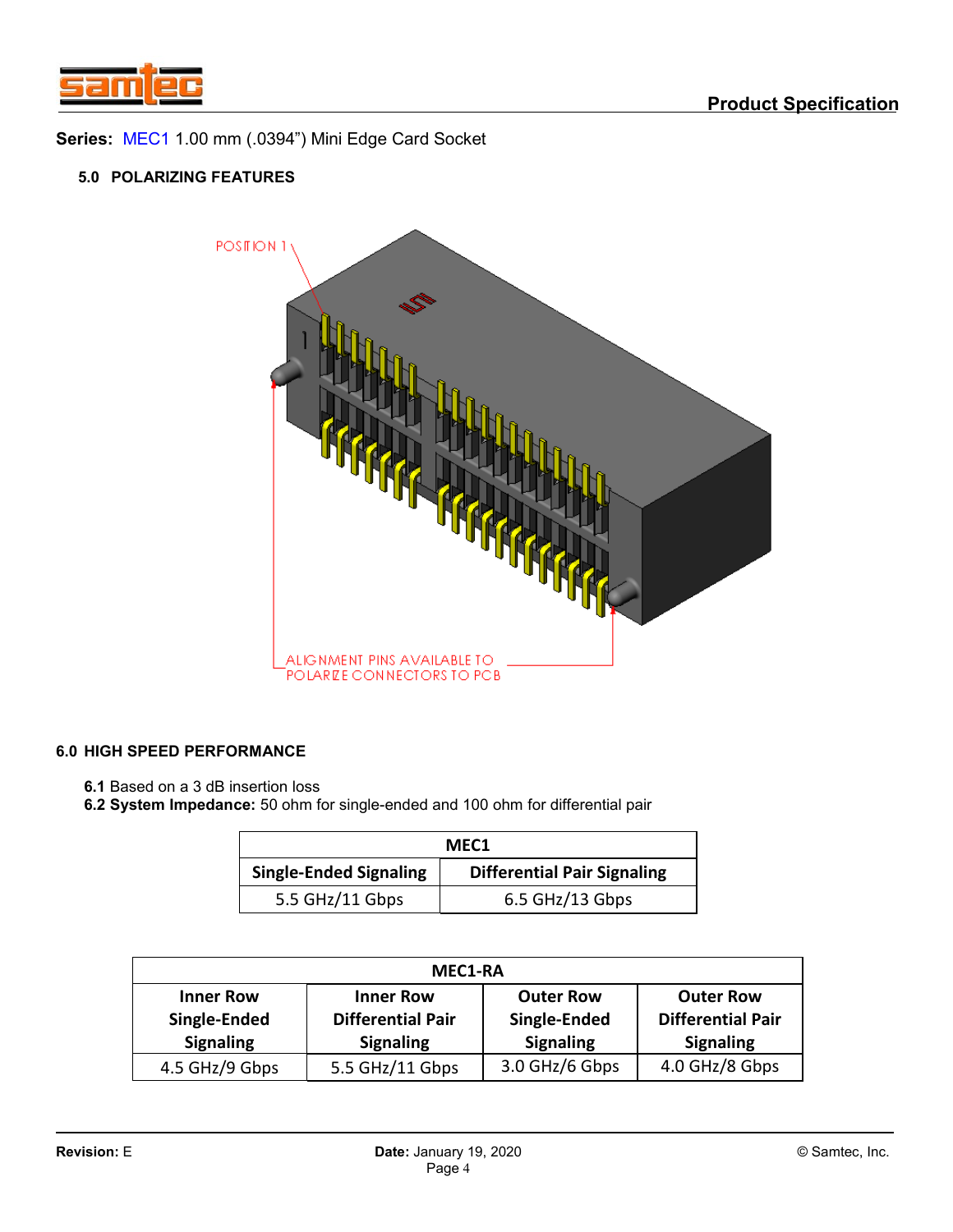

#### **7.0 PROCESSING RECOMMENDATIONS**

### **7.1 Mating Alignment Requirements:**

**7.1.1** The parts can be rigidly misaligned by no more than .12 mm (.005") in the X- and .13 mm (.005") in the Y-direction to ensure a good mate.



## **7.2 Mating Angle Requirements:**

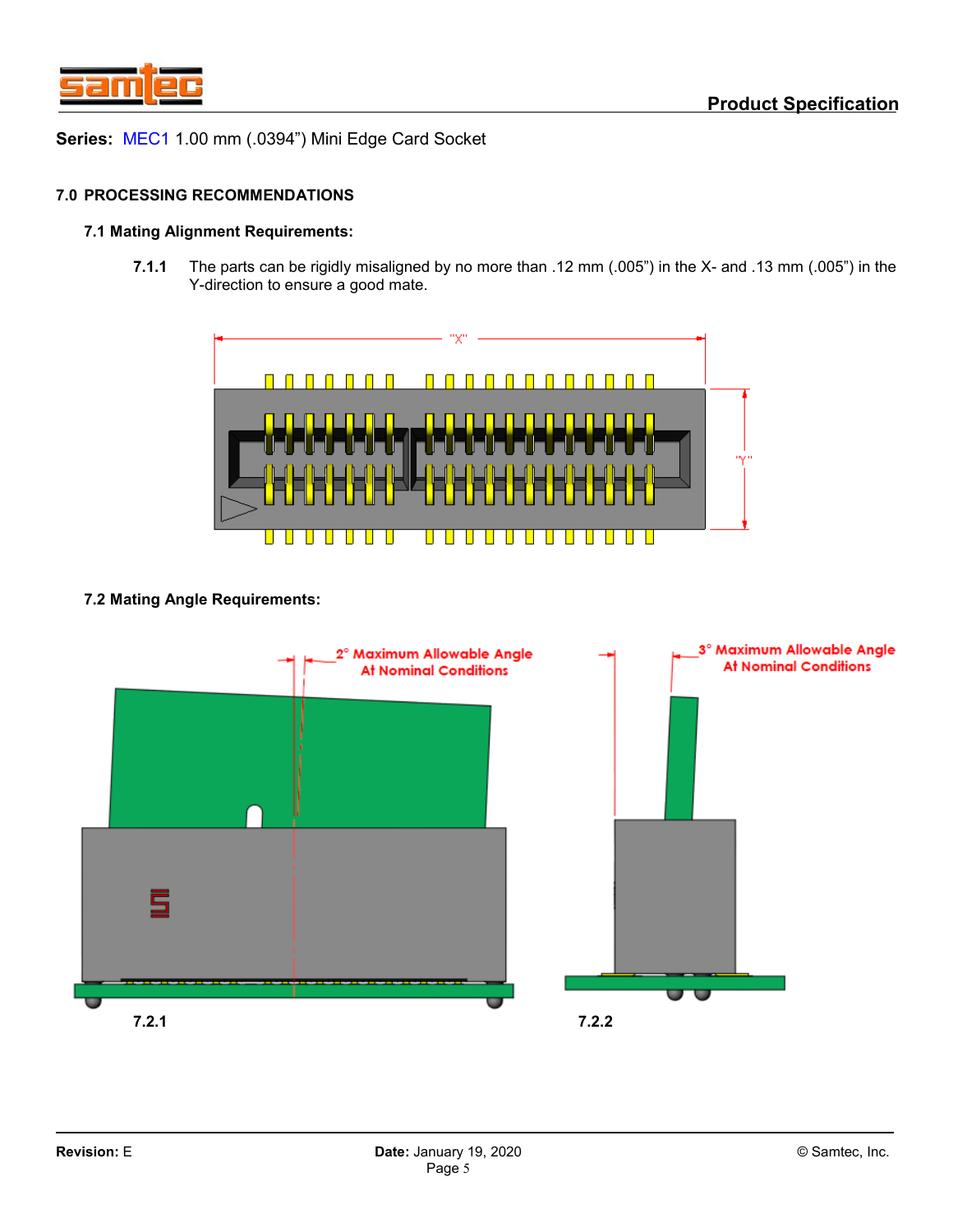

- **7.3 Multiple Connector Applications:** Not recommended for applications in which multiple connectors are mated to a single daughtercard. For more information, please contact [IPG@Samtec.com.](mailto:IPG@Samtec.com)
- **7.4** Due to variances in equipment, solder pastes and applications (board design, component density, etc.), Samtec does not specify a recommended reflow profile for our connectors. The processing parameters provided by the solder paste manufacturer should be employed and can usually be found on their website.

All of Samtec's surface mount components are lead free reflow compatible and compliant with the profile parameters detailed in IPC/JEDEC J-STD-020 which requires that components be capable of withstanding a peak temperature of 260°C as well as 30 seconds above 255°C.

#### **Samtec Recommended Temperature Profile Ranges (SMT)**

#### **Sn-Pb Eutectic Assembly**

| Preheat/Soak                       | Max Ramp Up          | <b>Reflow Time</b>      | Peak            | Time within 5°C     | Max Ramp   | Time $25^{\circ}$ C to |
|------------------------------------|----------------------|-------------------------|-----------------|---------------------|------------|------------------------|
| $(100^{\circ}$ C-150 $^{\circ}$ C) | Rate                 | (above $183^{\circ}$ C) | Temp            | of 235 $^{\circ}$ C | Down Rate  | Peak Temp              |
| 60-120 sec.                        | $3^{\circ}$ C/s max. | $40-150$ sec.           | $235^{\circ}$ C | 20 sec. max.        | 6°C/s max. | 6 min. max.            |

#### **Pb-Free Assembly**

| <b>Preheat/Soak</b>                | Max Ramp Up          | <b>Reflow Time</b>      | Peak            | Time within 5°C    | Max Ramp             | Time $25^{\circ}$ C to |
|------------------------------------|----------------------|-------------------------|-----------------|--------------------|----------------------|------------------------|
| $(150^{\circ}$ C-200 $^{\circ}$ C) | Rate                 | (above $217^{\circ}$ C) | Temp            | of $260^{\circ}$ C | Down Rate            | <b>Peak Temp</b>       |
| 60-120 sec.                        | $3^{\circ}$ C/s max. | 40-150 sec.             | $260^{\circ}$ C | 30 sec. max.       | $6^{\circ}$ C/s max. | 8 min. max.            |



These guidelines should not be considered design requirements for all applications. Samtec recommends testing interconnects on your boards in your process to guarantee optimum results.